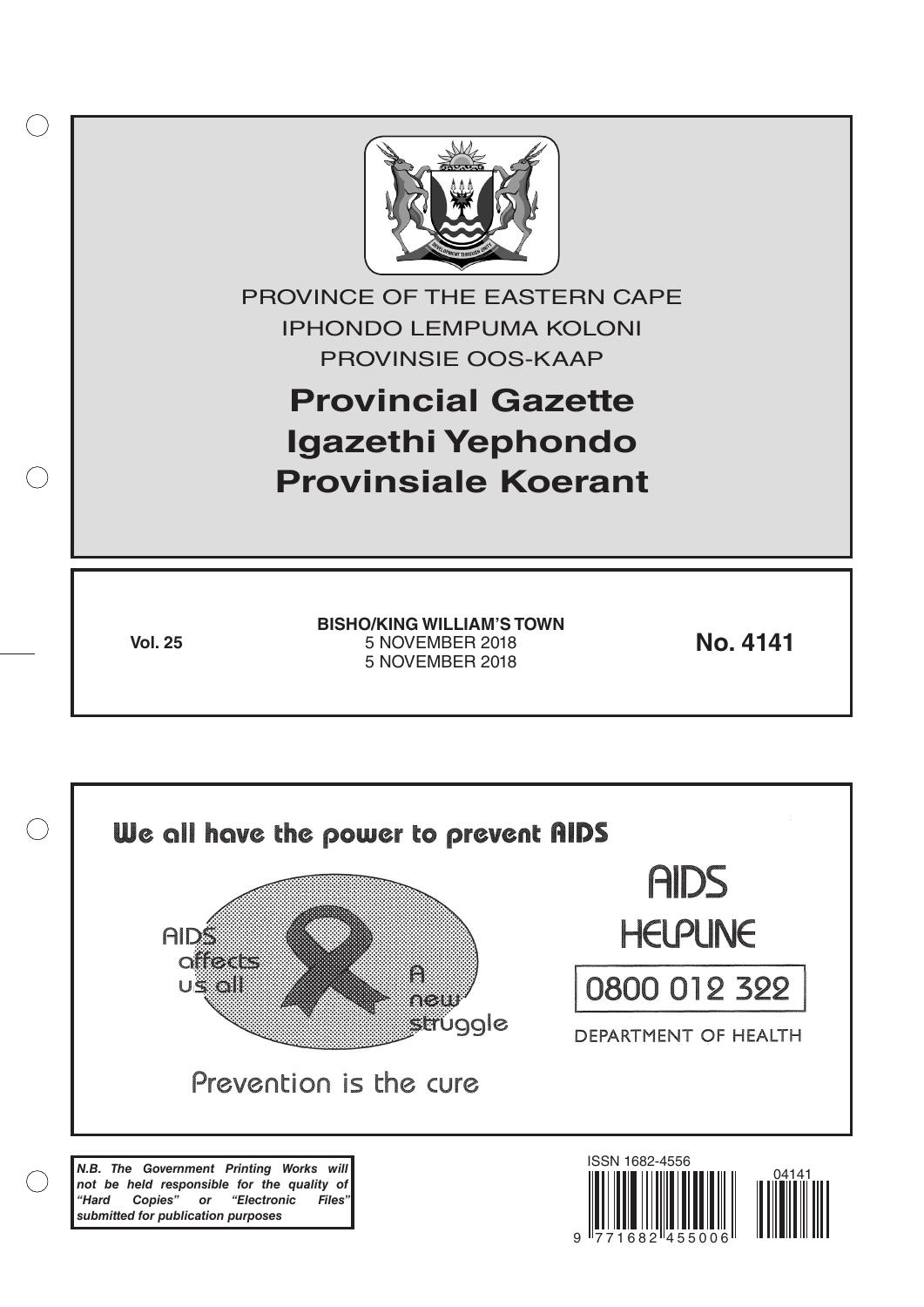# **IMPORTANT NOTICE:**

**The GovernmenT PrinTinG Works Will noT be held resPonsible for any errors ThaT miGhT occur due To The submission of incomPleTe / incorrecT / illeGible coPy.**

**no fuTure queries Will be handled in connecTion WiTh The above.**

#### **CONTENTS**

|            |                                                                                                                                                                              | Gazette      | Page     |
|------------|------------------------------------------------------------------------------------------------------------------------------------------------------------------------------|--------------|----------|
|            |                                                                                                                                                                              | No.          | No.      |
|            | <b>GENERAL NOTICES • ALGEMENE KENNISGEWINGS</b>                                                                                                                              |              |          |
| 22         | Spatial Planning and Land Use Management Act (16/2013): Erf 2478, Westering, Port Elizabeth, Eastern                                                                         | 4141         | 11       |
|            | <b>PROVINCIAL NOTICES • PROVINSIALE KENNISGEWINGS</b>                                                                                                                        |              |          |
| 234<br>235 | Spatial Planning and Land Use Management Act (16/2013): Erf 98, Beachview, Port Elizabeth<br>Spatial Planning and Land Use Management Act (16/2013): Erf 1006, Amsterdamhoek | 4141<br>4141 | 11<br>11 |
|            | <b>LOCAL AUTHORITY NOTICES • PLAASLIKE OWERHEIDS KENNISGEWINGS</b>                                                                                                           |              |          |
| 243        | Spatial Planning and Land Use Management Act (16/2013): Erf 231, Beachview, Port Elizabeth                                                                                   | 4141         | 12       |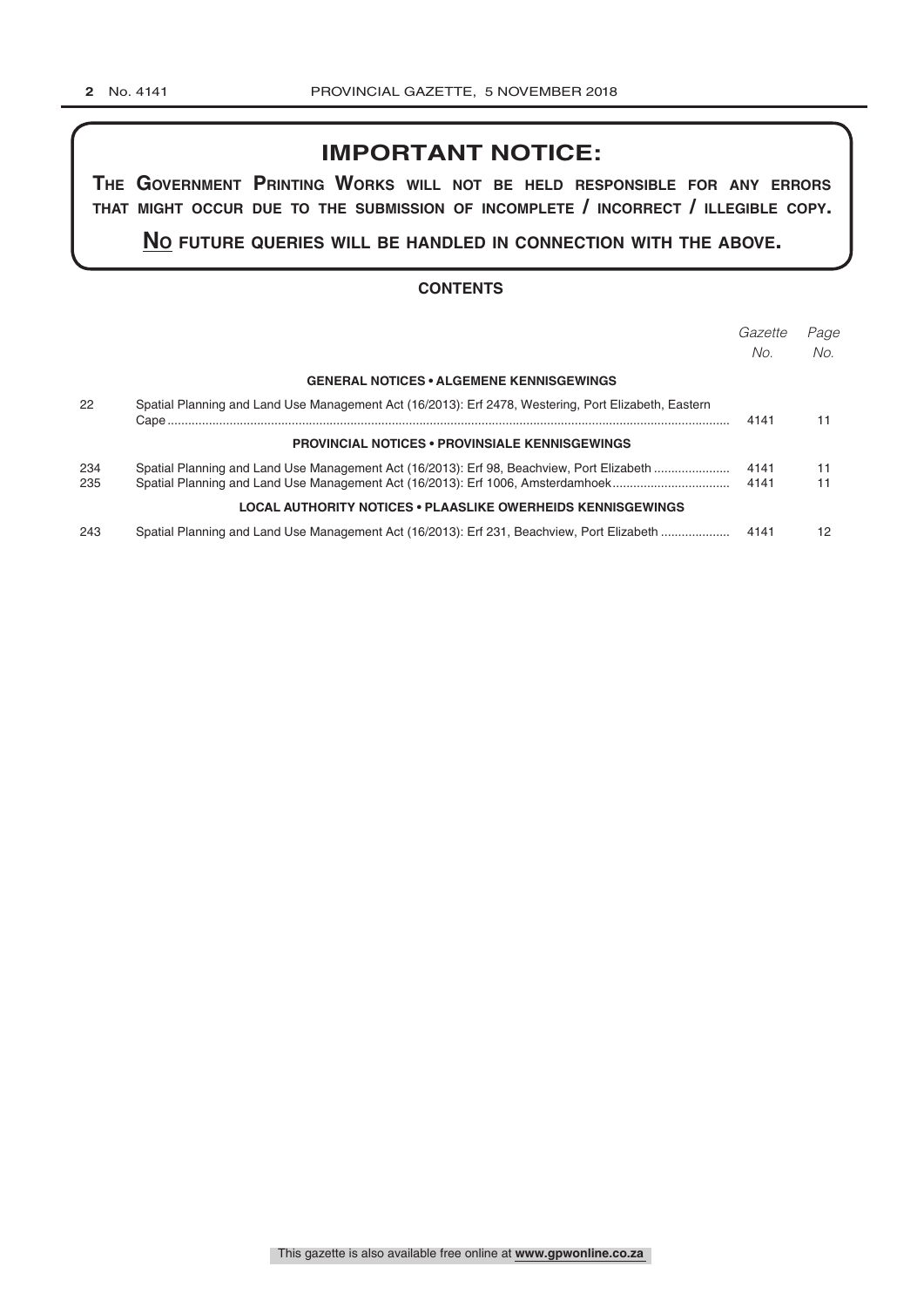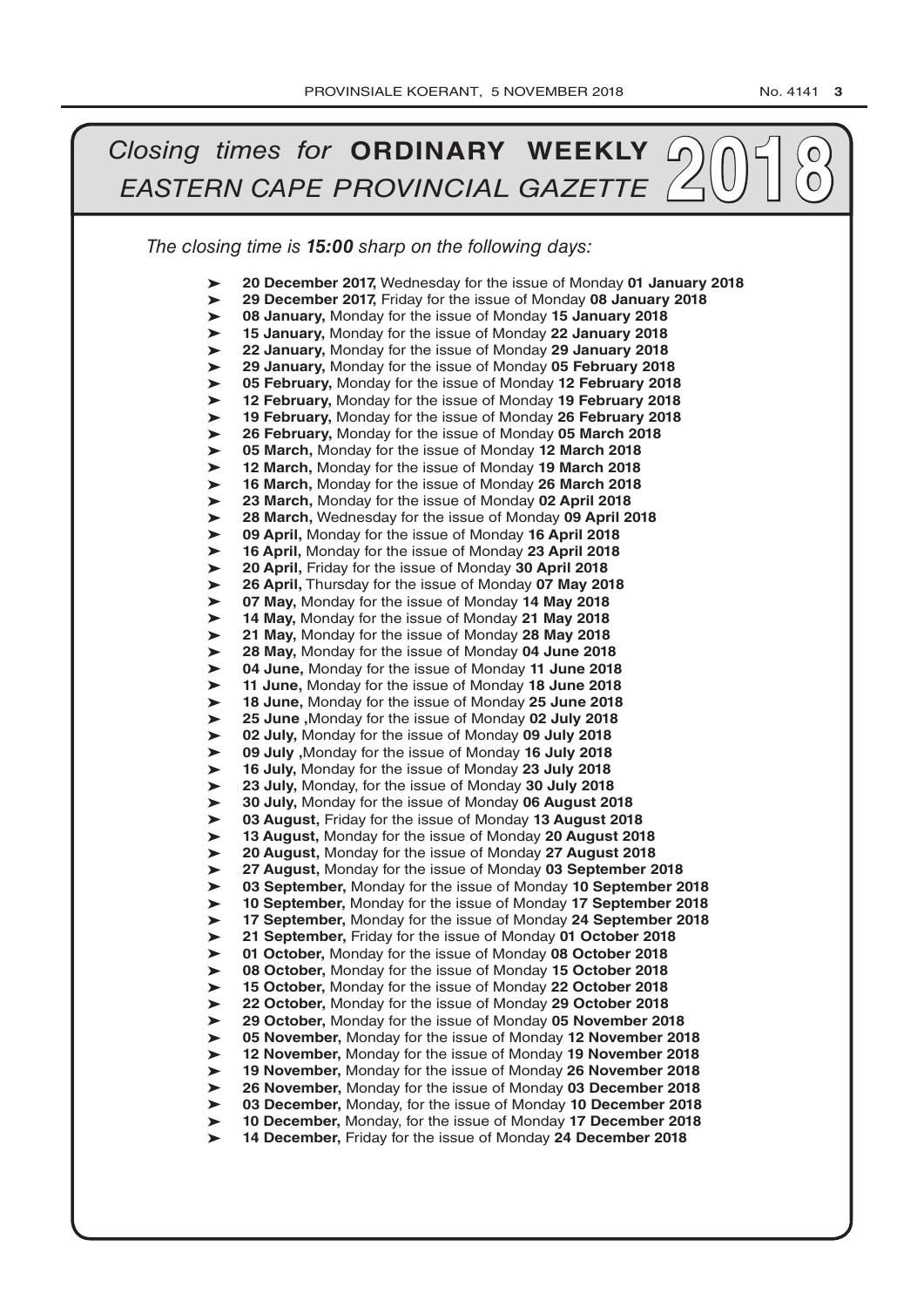# **LIST OF TARIFF RATES** FOR PUBLICATION OF NOTICES

# **COMMENCEMENT: 1 APRIL 2018**

### **NATIONAL AND PROVINCIAL**

Notice sizes for National, Provincial & Tender gazettes 1/4, 2/4, 3/4, 4/4 per page. Notices submitted will be charged at R1008.80 per full page, pro-rated based on the above categories.

| <b>Pricing for National, Provincial - Variable Priced Notices</b> |                          |                      |  |
|-------------------------------------------------------------------|--------------------------|----------------------|--|
| <b>Notice Type</b>                                                | <b>Page Space</b>        | <b>New Price (R)</b> |  |
| Ordinary National, Provincial                                     | 1/4 - Quarter Page       | 252.20               |  |
| Ordinary National, Provincial                                     | 2/4 - Half Page          | 504.40               |  |
| Ordinary National, Provincial                                     | 3/4 - Three Quarter Page | 756.60               |  |
| Ordinary National, Provincial                                     | 4/4 - Full Page          | 1008.80              |  |

# **EXTRA-ORDINARY**

All Extra-ordinary National and Provincial gazette notices are non-standard notices and attract a variable price based on the number of pages submitted.

The pricing structure for National and Provincial notices which are submitted as **Extra ordinary submissions** will be charged at R**3026.32** per page.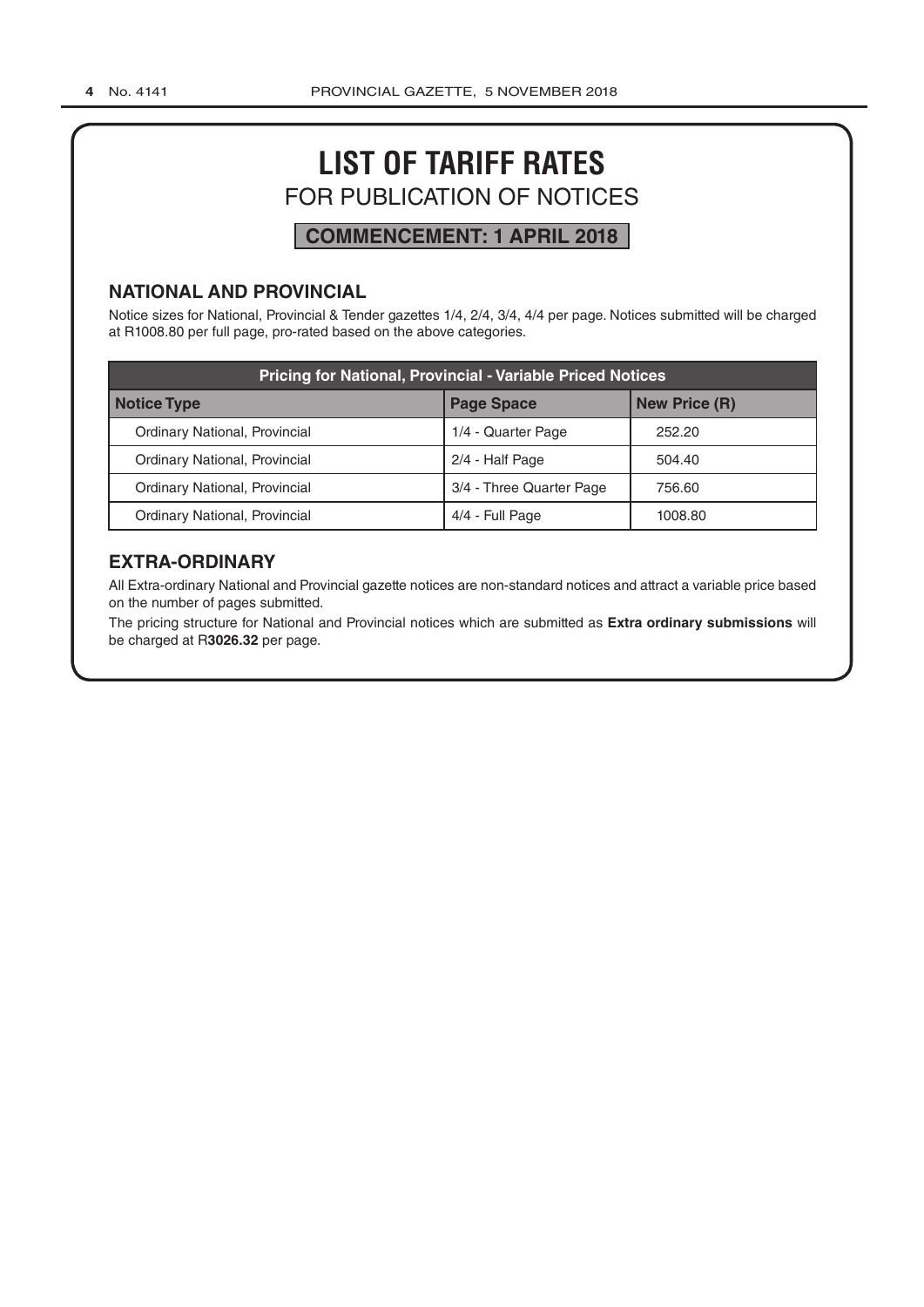The **Government Printing Works** (**GPW**) has established rules for submitting notices in line with its electronic notice processing system, which requires the use of electronic *Adobe* Forms. Please ensure that you adhere to these guidelines when completing and submitting your notice submission.

### **Closing Times for ACCepTAnCe of noTiCes**

- 1. The *Government Gazette* and *Government Tender Bulletin* are weekly publications that are published on Fridays and the closing time for the acceptance of notices is strictly applied according to the scheduled time for each gazette.
- 2. Please refer to the Submission Notice Deadline schedule in the table below. This schedule is also published online on the Government Printing works website www.gpwonline.co.za

All re-submissions will be subject to the standard cut-off times. **All notices received after the closing time will be rejected**.

| <b>Government Gazette Type</b>                   | <b>Publication</b><br><b>Frequency</b> | <b>Publication Date</b>                         | <b>Submission Deadline</b>          | <b>Cancellations Deadline</b>                              |
|--------------------------------------------------|----------------------------------------|-------------------------------------------------|-------------------------------------|------------------------------------------------------------|
| <b>National Gazette</b>                          | Weekly                                 | Friday                                          | Friday 15h00 for next Friday        | Tuesday, 15h00 - 3<br>working days prior to<br>publication |
| <b>Regulation Gazette</b>                        | Weekly                                 | Fridav                                          | Friday 15h00 for next Friday        | Tuesday, 15h00 - 3<br>working days prior to<br>publication |
| <b>Petrol Price Gazette</b>                      | Monthly                                | Tuesday before 1st<br>Wednesday of the<br>month | One day before publication          | 1 working day prior to<br>publication                      |
| <b>Road Carrier Permits</b>                      | Weekly                                 | Friday                                          | Thursday 15h00 for next<br>Friday   | 3 working days prior to<br>publication                     |
| Unclaimed Monies (Justice,<br>Labour or Lawyers) | January /<br>September 2 per<br>vear   | <b>Last Friday</b>                              | One week before publication         | 3 working days prior to<br>publication                     |
| Parliament (Acts, White<br>Paper, Green Paper)   | As required                            | Any day of the week                             | None                                | 3 working days prior to<br>publication                     |
| <b>Manuals</b>                                   | <b>Bi- Monthly</b>                     | 2nd and last Thursday<br>of the month           | One week before publication         | 3 working days prior to<br>publication                     |
| <b>State of Budget</b><br>(National Treasury)    | Monthly                                | 30th or last Friday of<br>the month             | One week before publication         | 3 working days prior to<br>publication                     |
| <b>Extraordinary Gazettes</b>                    | As required                            | Any day of the week                             | Before 10h00 on publication<br>date | Before 10h00 on<br>publication date                        |
| Legal Gazettes A, B and C                        | Weekly                                 | Friday                                          | One week before publication         | Tuesday, 15h00 - 3<br>working days prior to<br>publication |
| <b>Tender Bulletin</b>                           | Weekly                                 | Friday                                          | Friday 15h00 for next Friday        | Tuesday, 15h00 - 3<br>working days prior to<br>publication |
| Gauteng                                          | Weekly                                 | Wednesday                                       | Two weeks before publication        | 3 days after submission<br>deadline                        |
| <b>Eastern Cape</b>                              | Weekly                                 | Monday                                          | One week before publication         | 3 working days prior to<br>publication                     |
| Northern Cape                                    | Weekly                                 | Monday                                          | One week before publication         | 3 working days prior to<br>publication                     |
| <b>North West</b>                                | Weekly                                 | Tuesday                                         | One week before publication         | 3 working days prior to<br>publication                     |
| KwaZulu-Natal                                    | Weekly                                 | Thursday                                        | One week before publication         | 3 working days prior to<br>publication                     |
| Limpopo                                          | Weekly                                 | Friday                                          | One week before publication         | 3 working days prior to<br>publication                     |
| Mpumalanga                                       | Weekly                                 | Friday                                          | One week before publication         | 3 working days prior to<br>publication                     |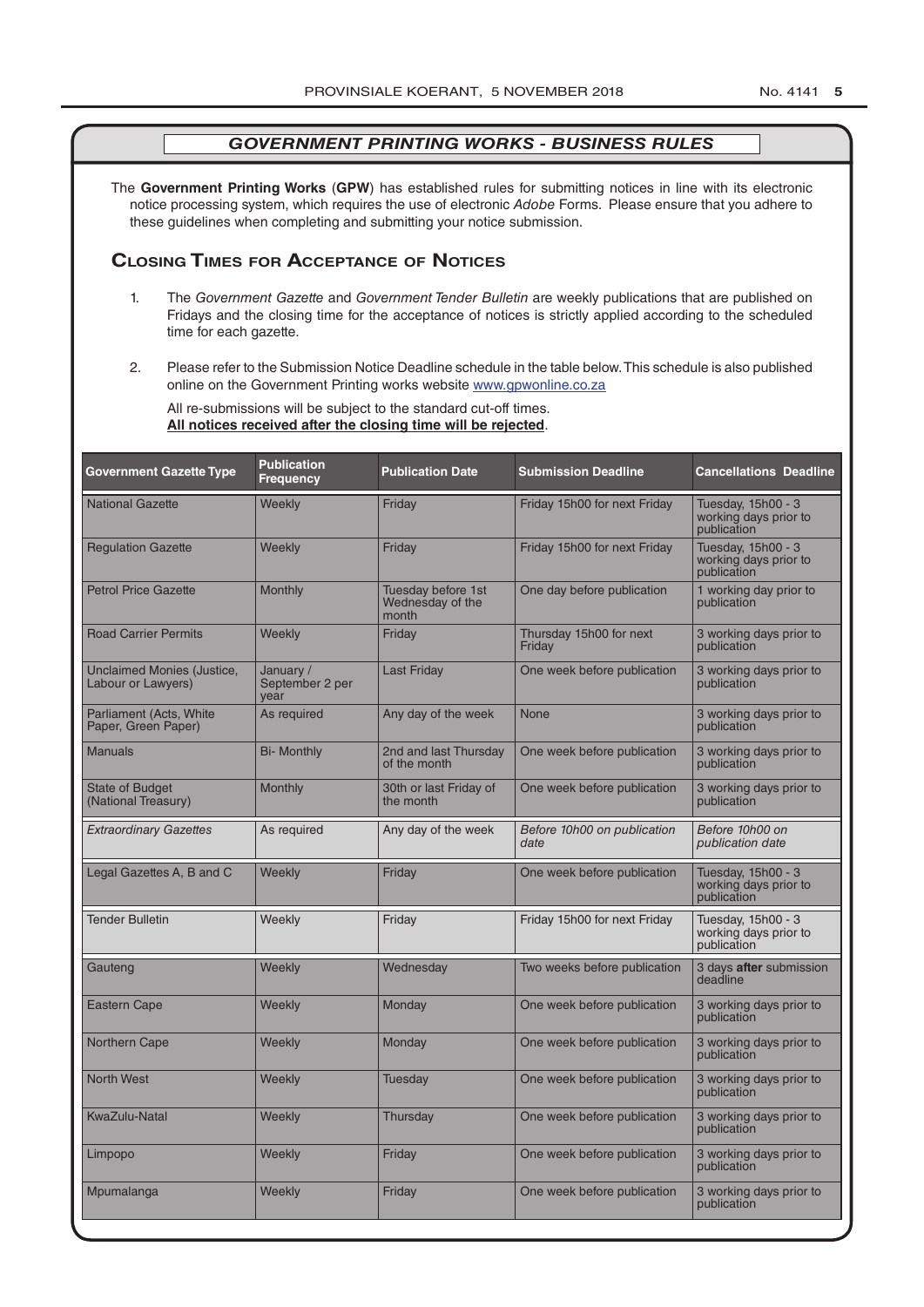| <b>Government Gazette Type</b>          | <b>Publication</b><br><b>Frequency</b> | <b>Publication Date</b>                              | <b>Submission Deadline</b>   | <b>Cancellations Deadline</b>               |
|-----------------------------------------|----------------------------------------|------------------------------------------------------|------------------------------|---------------------------------------------|
| Gauteng Liquor License<br>Gazette       | Monthly                                | Wednesday before<br>the First Friday of the<br>month | Two weeks before publication | 3 working days after<br>submission deadline |
| Northern Cape Liquor<br>License Gazette | Monthly                                | First Friday of the<br>month                         | Two weeks before publication | 3 working days after<br>submission deadline |
| National Liquor License<br>Gazette      | Monthly                                | First Friday of the<br>month                         | Two weeks before publication | 3 working days after<br>submission deadline |
| Mpumalanga Liguor License<br>Gazette    | <b>Bi-Monthly</b>                      | Second & Fourth<br>Friday                            | One week before publication  | 3 working days prior to<br>publication      |

#### **exTrAordinAry gAzeTTes**

3. *Extraordinary Gazettes* can have only one publication date. If multiple publications of an *Extraordinary Gazette* are required, a separate Z95/Z95Prov *Adobe* Forms for each publication date must be submitted.

#### **NOTICE SUBMISSION PROCESS**

- 4. Download the latest *Adobe* form, for the relevant notice to be placed, from the **Government Printing Works** website www.gpwonline.co.za.
- 5. The *Adobe* form needs to be completed electronically using *Adobe Acrobat* / *Acrobat Reader*. Only electronically completed *Adobe* forms will be accepted. No printed, handwritten and/or scanned *Adobe* forms will be accepted.
- 6. The completed electronic *Adobe* form has to be submitted via email to submit.egazette@gpw.gov.za. The form needs to be submitted in its original electronic *Adobe* format to enable the system to extract the completed information from the form for placement in the publication.
- 7. Every notice submitted **must** be accompanied by an official **GPW** quotation. This must be obtained from the *eGazette* Contact Centre.
- 8. Each notice submission should be sent as a single email. The email **must** contain **all documentation relating to a particular notice submission**.
	- 8.1. Each of the following documents must be attached to the email as a separate attachment:
		- 8.1.1. An electronically completed *Adobe* form, specific to the type of notice that is to be placed.
			- 8.1.1.1. For National *Government Gazette* or *Provincial Gazette* notices, the notices must be accompanied by an electronic Z95 or Z95Prov *Adobe* form
			- 8.1.1.2. The notice content (body copy) **MUST** be a separate attachment.
		- 8.1.2. A copy of the official **Government Printing Works** quotation you received for your notice. *(Please see Quotation section below for further details)*
		- 8.1.3. A valid and legible Proof of Payment / Purchase Order: **Government Printing Works** account customer must include a copy of their Purchase Order*.* **Non**-**Government Printing Works** account customer needs to submit the proof of payment for the notice
		- 8.1.4. Where separate notice content is applicable (Z95, Z95 Prov and TForm 3, it should **also** be attached as a separate attachment. *(Please see the Copy Section below, for the specifications)*.
		- 8.1.5. Any additional notice information if applicable.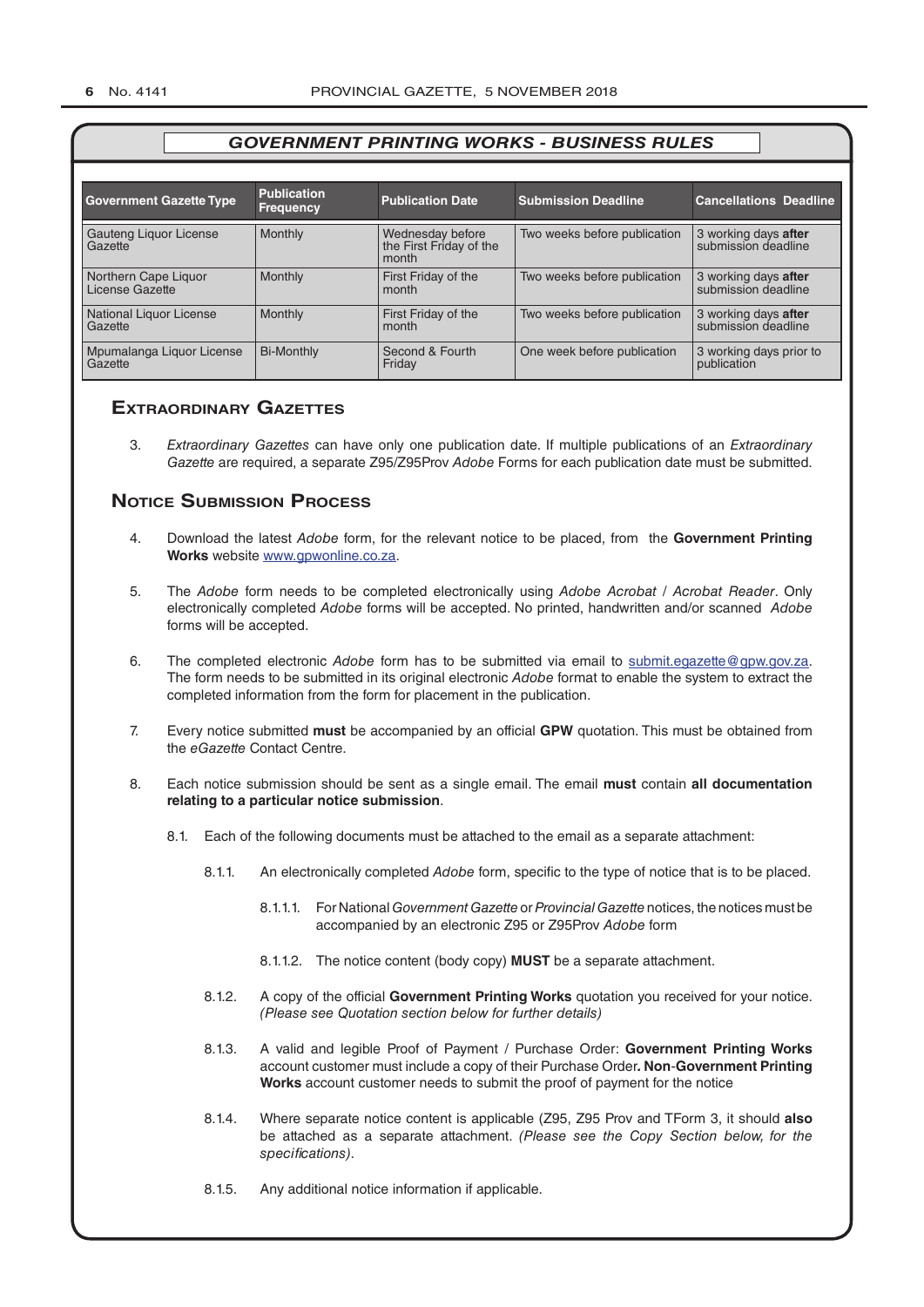- 9. The electronic *Adobe* form will be taken as the primary source for the notice information to be published. Instructions that are on the email body or covering letter that contradicts the notice form content will not be considered. The information submitted on the electronic *Adobe* form will be published as-is.
- 10. To avoid duplicated publication of the same notice and double billing, Please submit your notice **ONLY ONCE.**
- 11. Notices brought to **GPW** by "walk-in" customers on electronic media can only be submitted in *Adobe* electronic form format. All "walk-in" customers with notices that are not on electronic *Adobe* forms will be routed to the Contact Centre where they will be assisted to complete the forms in the required format.
- 12. Should a customer submit a bulk submission of hard copy notices delivered by a messenger on behalf of any organisation e.g. newspaper publisher, the messenger will be referred back to the sender as the submission does not adhere to the submission rules.

#### **QuoTATions**

- 13. Quotations are valid until the next tariff change.
	- 13.1. *Take note:* **GPW**'s annual tariff increase takes place on *1 April* therefore any quotations issued, accepted and submitted for publication up to *31 March* will keep the old tariff. For notices to be published from 1 April, a quotation must be obtained from **GPW** with the new tariffs. Where a tariff increase is implemented during the year, **GPW** endeavours to provide customers with 30 days' notice of such changes.
- 14. Each quotation has a unique number.
- 15. Form Content notices must be emailed to the *eGazette* Contact Centre for a quotation.
	- 15.1. The *Adobe* form supplied is uploaded by the Contact Centre Agent and the system automatically calculates the cost of your notice based on the layout/format of the content supplied.
	- 15.2. It is critical that these *Adobe* Forms are completed correctly and adhere to the guidelines as stipulated by **GPW**.

#### 16. **APPLICABLE ONLY TO GPW ACCOUNT HOLDERS**:

- 16.1. **GPW** Account Customers must provide a valid **GPW** account number to obtain a quotation.
- 16.2. Accounts for **GPW** account customers **must** be active with sufficient credit to transact with **GPW** to submit notices.
	- 16.2.1. If you are unsure about or need to resolve the status of your account, please contact the **GPW** Finance Department prior to submitting your notices. (If the account status is not resolved prior to submission of your notice, the notice will be failed during the process).

#### 17. **APPLICABLE ONLY TO CASH CUSTOMERS:**

- 17.1. Cash customers doing **bulk payments** must use a **single email address** in order to use the **same proof of payment** for submitting multiple notices.
- 18. The responsibility lies with you, the customer, to ensure that the payment made for your notice(s) to be published is sufficient to cover the cost of the notice(s).
- 19. Each quotation will be associated with one proof of payment / purchase order / cash receipt.

19.1. This means that **the quotation number can only be used once to make a payment.**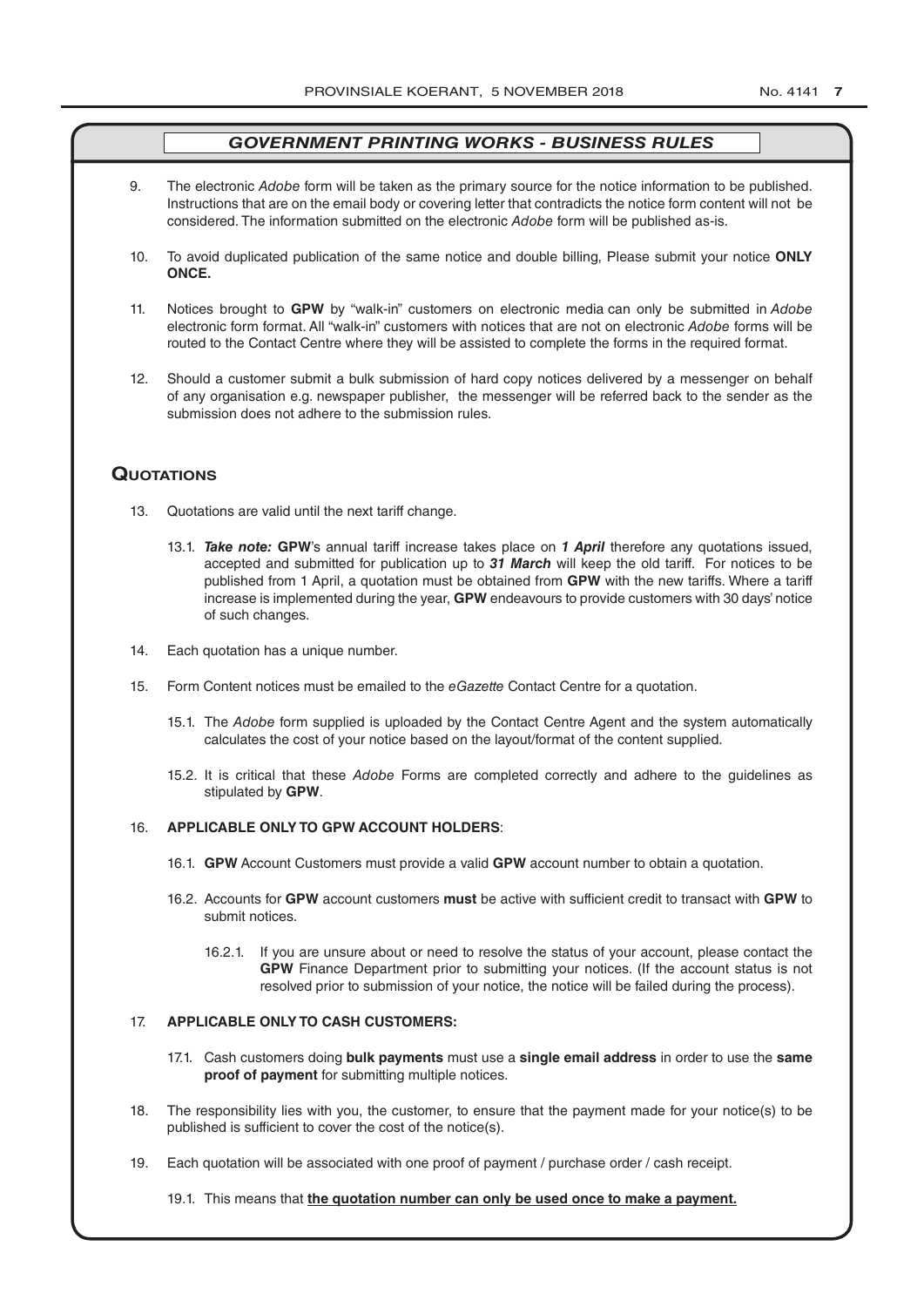#### **COPY (SEPARATE NOTICE CONTENT DOCUMENT)**

- 20. Where the copy is part of a separate attachment document for Z95, Z95Prov and TForm03
	- 20.1. Copy of notices must be supplied in a separate document and may not constitute part of any covering letter, purchase order, proof of payment or other attached documents.

The content document should contain only one notice. (You may include the different translations of the same notice in the same document).

20.2. The notice should be set on an A4 page, with margins and fonts set as follows:

Page size = A4 Portrait with page margins: Top = 40mm, LH/RH = 16mm, Bottom = 40mm; Use font size: Arial or Helvetica 10pt with 11pt line spacing;

Page size = A4 Landscape with page margins:  $Top = 16mm$ , LH/RH = 40mm, Bottom = 16mm; Use font size: Arial or Helvetica 10pt with 11pt line spacing;

#### **CAnCellATions**

- 21. Cancellation of notice submissions are accepted by **GPW** according to the deadlines stated in the table above in point 2. Non-compliance to these deadlines will result in your request being failed. Please pay special attention to the different deadlines for each gazette. Please note that any notices cancelled after the cancellation deadline will be published and charged at full cost.
- 22. Requests for cancellation must be sent by the original sender of the notice and must accompanied by the relevant notice reference number (N-) in the email body.

#### **AmendmenTs To noTiCes**

23. With effect from 01 October 2015, **GPW** will not longer accept amendments to notices. The cancellation process will need to be followed according to the deadline and a new notice submitted thereafter for the next available publication date.

#### **REJECTIONS**

- 24. All notices not meeting the submission rules will be rejected to the customer to be corrected and resubmitted. Assistance will be available through the Contact Centre should help be required when completing the forms. (012-748 6200 or email info.egazette@gpw.gov.za). Reasons for rejections include the following:
	- 24.1. Incorrectly completed forms and notices submitted in the wrong format, will be rejected.
	- 24.2. Any notice submissions not on the correct *Adobe* electronic form, will be rejected.
	- 24.3. Any notice submissions not accompanied by the proof of payment / purchase order will be rejected and the notice will not be processed.
	- 24.4. Any submissions or re-submissions that miss the submission cut-off times will be rejected to the customer. The Notice needs to be re-submitted with a new publication date.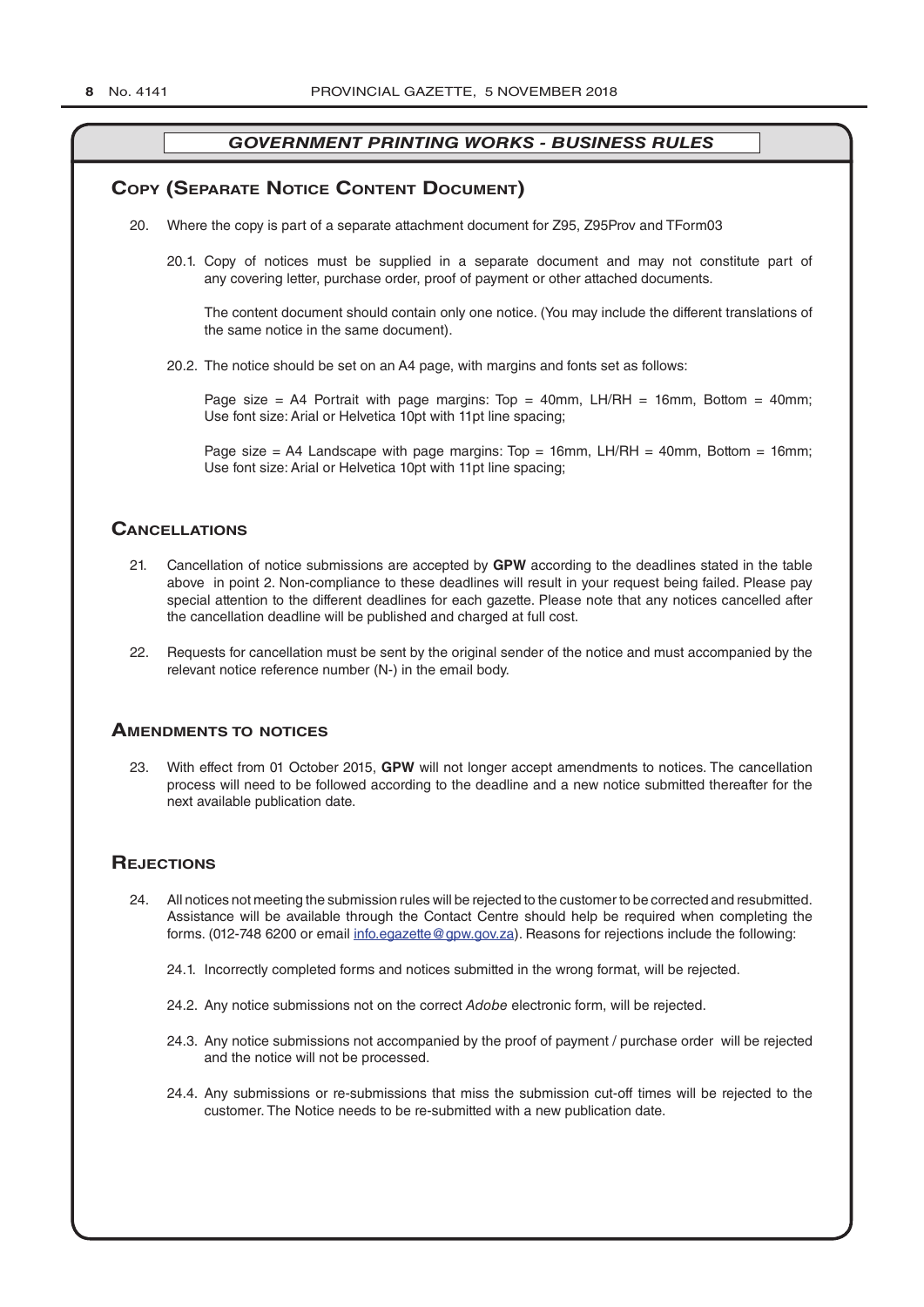#### **ApprovAl of noTiCes**

- 25. Any notices other than legal notices are subject to the approval of the Government Printer, who may refuse acceptance or further publication of any notice.
- 26. No amendments will be accepted in respect to separate notice content that was sent with a Z95 or Z95Prov notice submissions. The copy of notice in layout format (previously known as proof-out) is only provided where requested, for Advertiser to see the notice in final Gazette layout. Should they find that the information submitted was incorrect, they should request for a notice cancellation and resubmit the corrected notice, subject to standard submission deadlines. The cancellation is also subject to the stages in the publishing process, i.e. If cancellation is received when production (printing process) has commenced, then the notice cannot be cancelled.

#### **governmenT prinTer indemnified AgAinsT liAbiliTy**

- 27. The Government Printer will assume no liability in respect of—
	- 27.1. any delay in the publication of a notice or publication of such notice on any date other than that stipulated by the advertiser;
	- 27.2. erroneous classification of a notice, or the placement of such notice in any section or under any heading other than the section or heading stipulated by the advertiser;
	- 27.3. any editing, revision, omission, typographical errors or errors resulting from faint or indistinct copy.

#### **liAbiliTy of AdverTiser**

28. Advertisers will be held liable for any compensation and costs arising from any action which may be instituted against the Government Printer in consequence of the publication of any notice.

#### **CusTomer inQuiries**

Many of our customers request immediate feedback/confirmation of notice placement in the gazette from our Contact Centre once they have submitted their notice – While **GPW** deems it one of their highest priorities and responsibilities to provide customers with this requested feedback and the best service at all times, we are only able to do so once we have started processing your notice submission.

**GPW** has a 2-working day turnaround time for processing notices received according to the business rules and deadline submissions.

Please keep this in mind when making inquiries about your notice submission at the Contact Centre.

- 29. Requests for information, quotations and inquiries must be sent to the Contact Centre ONLY.
- 30. Requests for Quotations (RFQs) should be received by the Contact Centre at least **2 working days** before the submission deadline for that specific publication.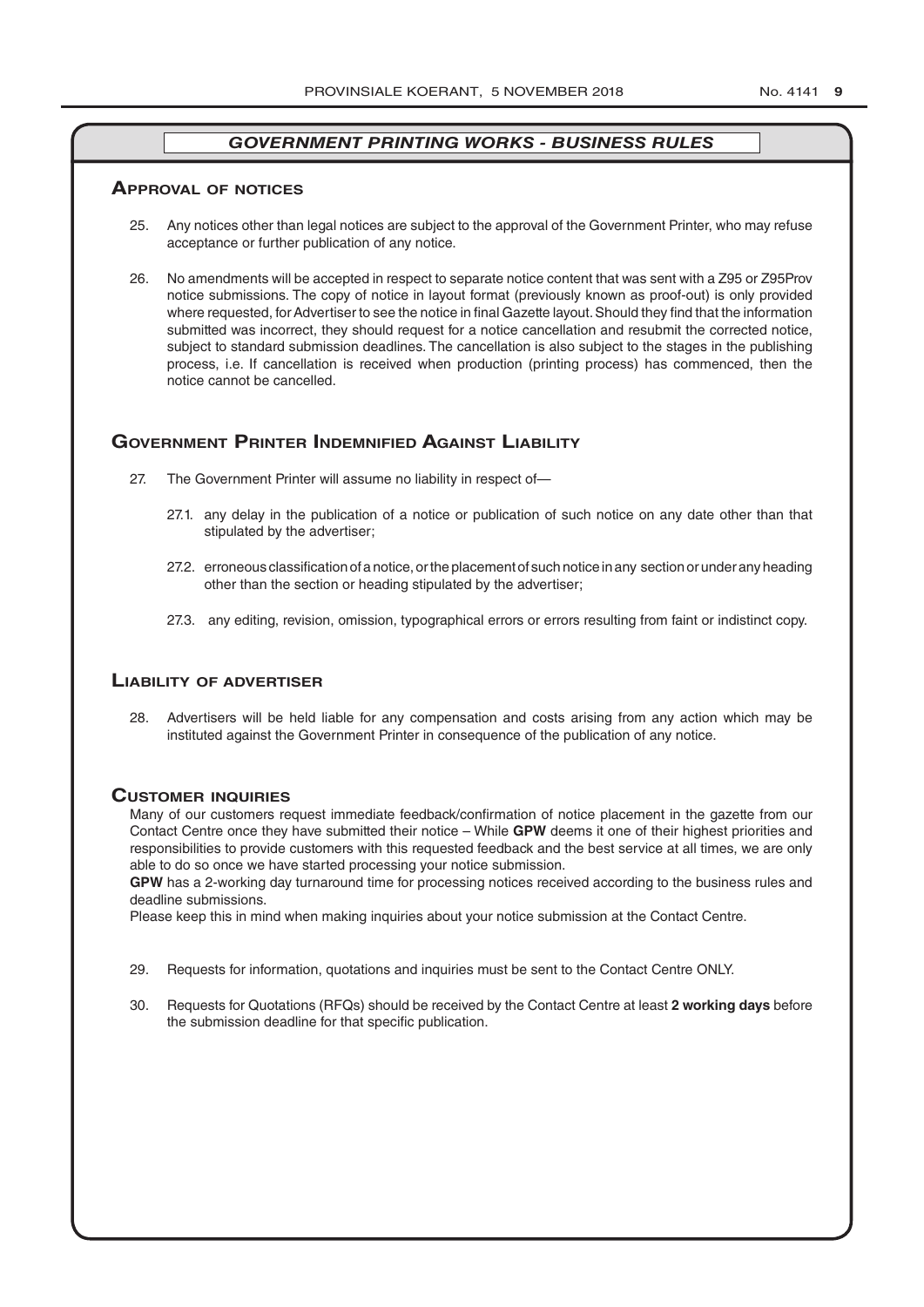#### **pAymenT of CosT**

- 31. The Request for Quotation for placement of the notice should be sent to the Gazette Contact Centre as indicated above, prior to submission of notice for advertising.
- 32. Payment should then be made, or Purchase Order prepared based on the received quotation, prior to the submission of the notice for advertising as these documents i.e. proof of payment or Purchase order will be required as part of the notice submission, as indicated earlier.
- 33. Every proof of payment must have a valid **GPW** quotation number as a reference on the proof of payment document.
- 34. Where there is any doubt about the cost of publication of a notice, and in the case of copy, an enquiry, accompanied by the relevant copy, should be addressed to the Gazette Contact Centre, **Government Printing Works**, Private Bag X85, Pretoria, 0001 email: info.egazette@gpw.gov.za before publication.
- 35. Overpayment resulting from miscalculation on the part of the advertiser of the cost of publication of a notice will not be refunded, unless the advertiser furnishes adequate reasons why such miscalculation occurred. In the event of underpayments, the difference will be recovered from the advertiser, and future notice(s) will not be published until such time as the full cost of such publication has been duly paid in cash or electronic funds transfer into the **Government Printing Works** banking account.
- 36. In the event of a notice being cancelled, a refund will be made only if no cost regarding the placing of the notice has been incurred by the **Government Printing Works**.
- 37. The **Government Printing Works** reserves the right to levy an additional charge in cases where notices, the cost of which has been calculated in accordance with the List of Fixed Tariff Rates, are subsequently found to be excessively lengthy or to contain overmuch or complicated tabulation.

#### **proof of publiCATion**

- 38. Copies of any of the *Government Gazette* or *Provincial Gazette* can be downloaded from the **Government Printing Works** website www.gpwonline.co.za free of charge, should a proof of publication be required.
- 39. Printed copies may be ordered from the Publications department at the ruling price. The **Government Printing Works** will assume no liability for any failure to post or for any delay in despatching of such *Government Gazette*(s)

#### *GOVERNMENT PRINTING WORKS CONTACT INFORMATION*

| <b>PRYSICAL AQUIPSS:</b>         |
|----------------------------------|
| <b>Government Printing Works</b> |
| 149 Bosman Street                |
| Pretoria                         |
|                                  |

**For Gazette and Notice submissions:** Gazette Submissions: **E-mail:** submit.egazette@gpw.gov.za **For queries and quotations, contact:** Gazette Contact Centre: **E-mail:** info.egazette@gpw.gov.za

**Contact person for subscribers:** Mrs M. Toka: **E-mail:** subscriptions@gpw.gov.za

**Physical Address: Postal Address: GPW Banking Details:**

Private Bag X85 **Bank:** ABSA Bosman Street 149 Bosman Street Pretoria **Account No.:** 405 7114 016 Pretoria 0001 **Branch Code:** 632-005

**Tel:** 012-748 6200

**Tel:** 012-748-6066 / 6060 / 6058 **Fax:** 012-323-9574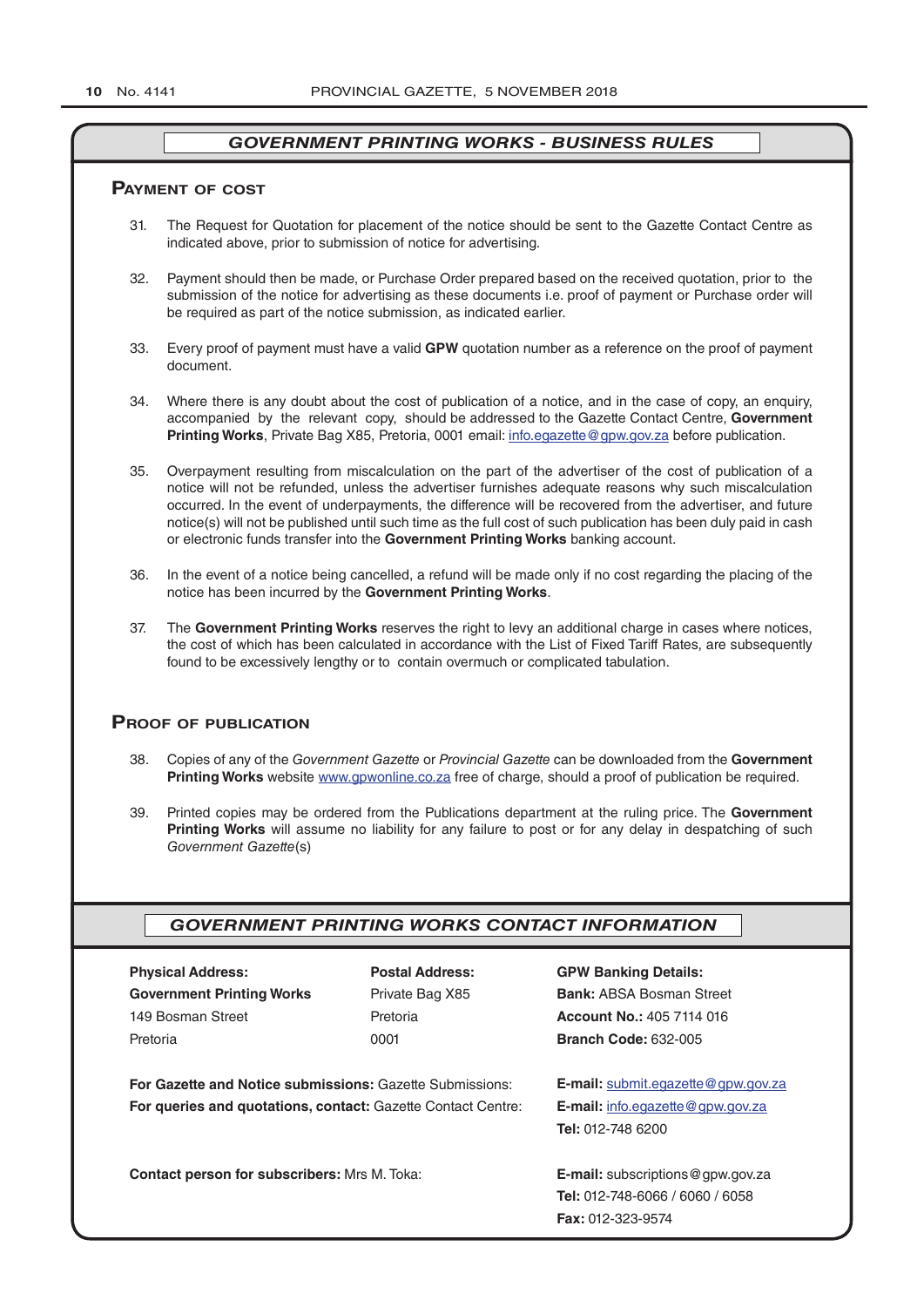# General Notices • Algemene Kennisgewings

#### **NOTICE 22 OF 2018**

#### **Nelson Mandela Bay Municipality (EASTERN CAPE)**

#### **Removal of Restrictions in terms of the Spatial Planning and Land Use Management Act, 2013 (Act 16 of 2013)**

#### **ERF 2478 WESTERING, PORT ELIZABETH, EASTERN CAPE**

Under Section 47 of the Spatial Planning and Land Use Management Act, 2013 (Act 16 of 2013) and upon instructions by the Local Authority, a notice is hereby given that conditions B4(c) and (d) in Deed of Transfer No. T80398/2001 applicable to Erf 2478 Westering are hereby removed

# PROVINCIAL NOTICES • PROVINSIALE KENNISGEWINGS

#### **PROVINCIAL NOTICE 234 OF 2018**

# **NELSON MANDELA BAY MUNICIPALITY (EASTERN CAPE)**

# **Removal of Restrictions in terms of the Spatial Planning and Land Use Management Act, 2013 (Act 16 of 2013)**

### **ERF 98 BEACHVIEW, PORT ELIZABETH, EASTERN CAPE**

Under Section 47 of the Spatial Planning and Land Use Management Act, 2013 (Act 16 of 2013) and upon instructions by the Local Authority, a notice is hereby given that condition/s 6.(a), (b), (i) and (ii), in Deed of Transfer No. T45319/1997 applicable to Erf 98 Beahview are hereby removed.

**PROVINCIAL NOTICE 235 OF 2018** 

### **Nelson Mandela Bay Municipality (EASTERN CAPE)**

# **Removal of Restrictions in terms of the Spatial Planning and Land Use Management Act, 2013 (Act 16 of 2013)**

### **ERF 1006, AMSTERDAMHOEK, IN THE NELSON MANDELA METROPOLITAN MUNICIPALITY, DIVISION OF UITENHAGE, EASTERN CAPE PROVINCE**

Under Section 47 of the Spatial Planning and Land Use Management Act, 2013 (Act 16 of 2013) and upon instructions by the Local Authority, a notice is hereby given that conditions B(b), (c) and (d) in Deed of Transfer No. T34429/2015 applicable to Erf 1006, Amsterdamhoek are hereby removed.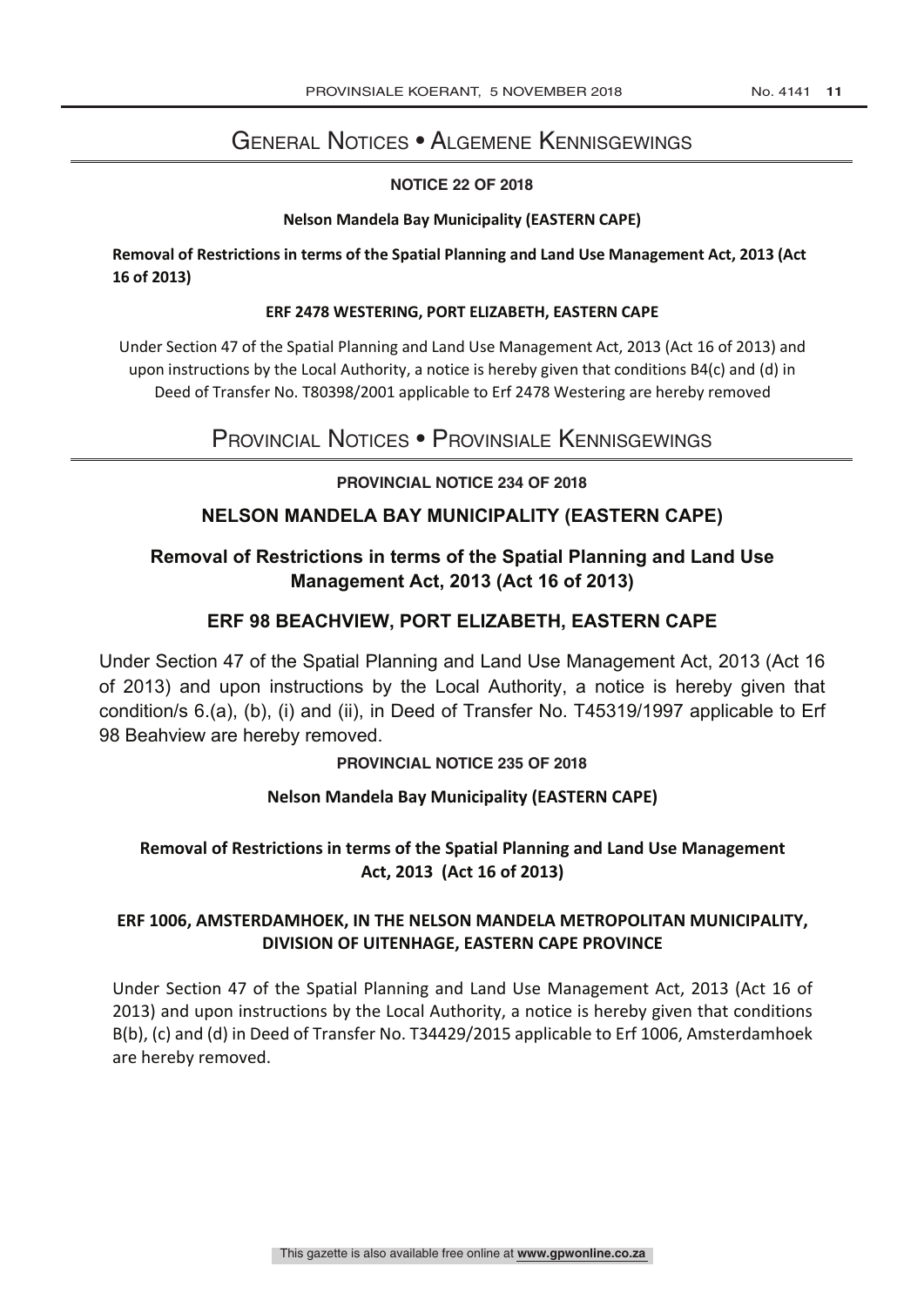# Local Authority Notices • Plaaslike Owerheids Kennisgewings

#### **LOCAL AUTHORITY NOTICE 243 OF 2018**

#### **Nelson Mandela Bay Municipality (EASTERN CAPE)**

#### **Removal of Restrictions in terms of the Spatial Planning and Land Use Management Act, 2013 (Act 16 of 2013)**

#### **ERF 231, BEACHVIEW, PORT ELIZABETH, EASTERN CAPE**

Under Section 47 of the Spatial Planning and Land Use Management Act, 2013 (Act 16 of 2013) and upon instructions by the Local Authority, a notice is hereby given that condition/s B.6. (a –d) in Deed of Transfer No. T55727/1983 and T45522/1993 applicable to Erf 231, Beachview are hereby removed.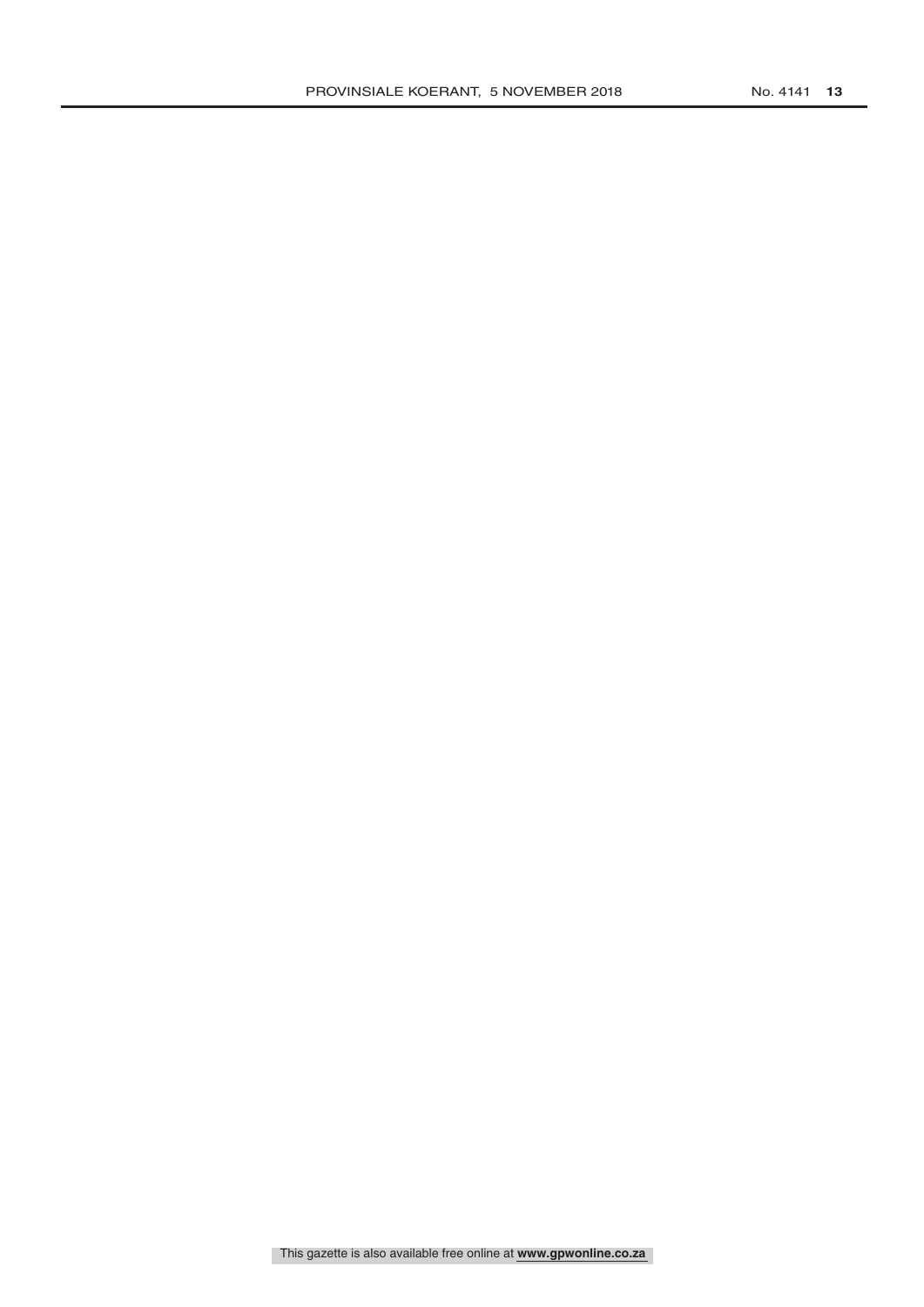This gazette is also available free online at **www.gpwonline.co.za**